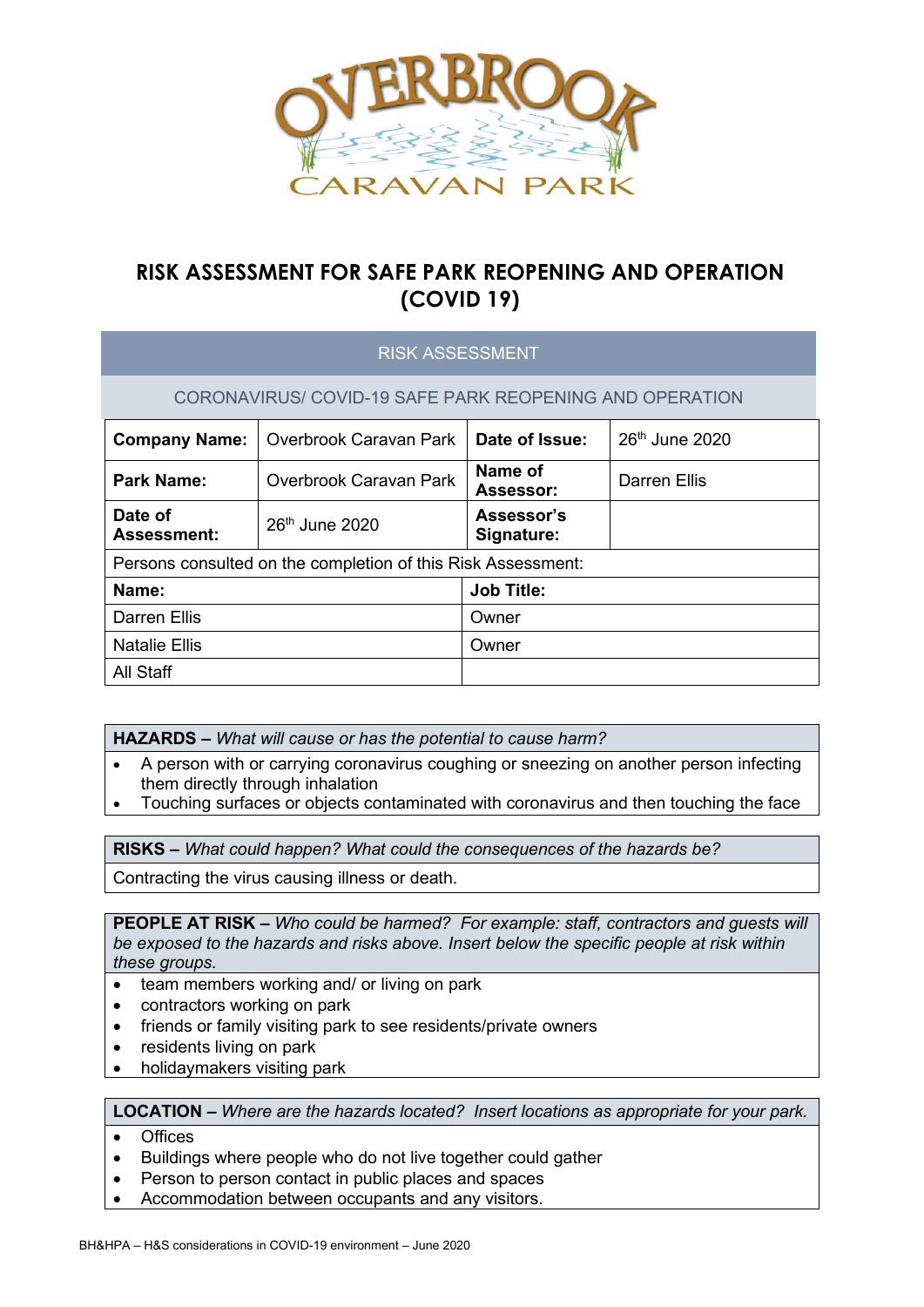**GENERAL CONTROL MEASURES –** *What are you doing to control the risks?*

All the control measures identified below will, in combination, contribute to minimise the risks identified to an acceptable level.

| Identify below whether the controls are in place and the individual responsible for the work. |                                                                                                                                                                                                                                        |            |           |                     |                     |  |
|-----------------------------------------------------------------------------------------------|----------------------------------------------------------------------------------------------------------------------------------------------------------------------------------------------------------------------------------------|------------|-----------|---------------------|---------------------|--|
| <b>No</b>                                                                                     | <b>Description</b>                                                                                                                                                                                                                     |            | <b>No</b> | N/A                 | Responsible         |  |
| $\mathbf{1}$                                                                                  | Staff members briefed on the facts regarding the<br>virus from government guidance                                                                                                                                                     | <b>YES</b> |           |                     | <b>Darren Ellis</b> |  |
| $\overline{2}$                                                                                | Park owner with understanding and more detailed<br><b>YES</b><br>knowledge of coronavirus identified and trained                                                                                                                       |            |           |                     | <b>Darren Ellis</b> |  |
| 3                                                                                             | Staff members instructed in safe working<br>procedures, such as social distancing and hand<br><b>YES</b><br>sanitising procedures to be followed when dealing<br>with guests and other staff members                                   |            |           | <b>Darren Ellis</b> |                     |  |
| $\overline{4}$                                                                                | Written procedures for ill or vulnerable staff<br>members in place and communicated to all staff<br><b>YES</b><br>members                                                                                                              |            |           |                     | <b>Darren Ellis</b> |  |
| 5                                                                                             | Communications between staff<br>members/management established (ideally<br>electronically) to support social distancing.                                                                                                               | <b>YES</b> |           |                     | <b>Darren Ellis</b> |  |
| 6                                                                                             | Seasonal and touring guests provided with<br>information, guidance and park rules related to<br>coronavirus prior to arrival on park in line with<br><b>BH&amp;HPA Guidance: General considerations for</b><br>reopening holiday parks | <b>YES</b> |           |                     | <b>Darren Ellis</b> |  |
| $\overline{7}$                                                                                | All guest to confirm on check out that no one has<br>been ill during their stay                                                                                                                                                        | <b>YES</b> |           |                     | <b>Darren Ellis</b> |  |
| 8                                                                                             | Anyone (colleagues, visitors etc) showing<br>symptoms of coronavirus(fever and/or new dry<br>cough) instructed to self-isolate at home in<br>accordance with current government guidance on<br>this link                               | <b>YES</b> |           |                     | <b>Darren Ellis</b> |  |
| 9                                                                                             | Adequate supplies of all personal protective<br>equipment (PPE) needed in stock, e.g.:<br><b>Hand Sanitiser</b><br>Disposable Gloves<br><b>Face Masks</b>                                                                              | <b>YES</b> |           |                     | <b>Darren Ellis</b> |  |
| 10                                                                                            | Staff Members provided with, and instructed in<br>wearing suitable PPE: disposable gloves, aprons,<br>face masks when cleaning areas                                                                                                   | <b>YES</b> |           |                     | <b>Darren Ellis</b> |  |
| 11                                                                                            | Access to the park can be adequately controlled<br>by means of a physical barrier                                                                                                                                                      | <b>YES</b> |           |                     | <b>Darren Ellis</b> |  |
| 12                                                                                            | Information on park rules re; access, hygiene<br>practices and social distancing adequately signed<br>around the park                                                                                                                  | <b>YES</b> |           |                     | <b>Darren Ellis</b> |  |
| 13                                                                                            | Procedures in place for social distancing when<br>meeting and greeting seasonal and touring guests                                                                                                                                     | <b>YES</b> |           |                     | Darren Ellis        |  |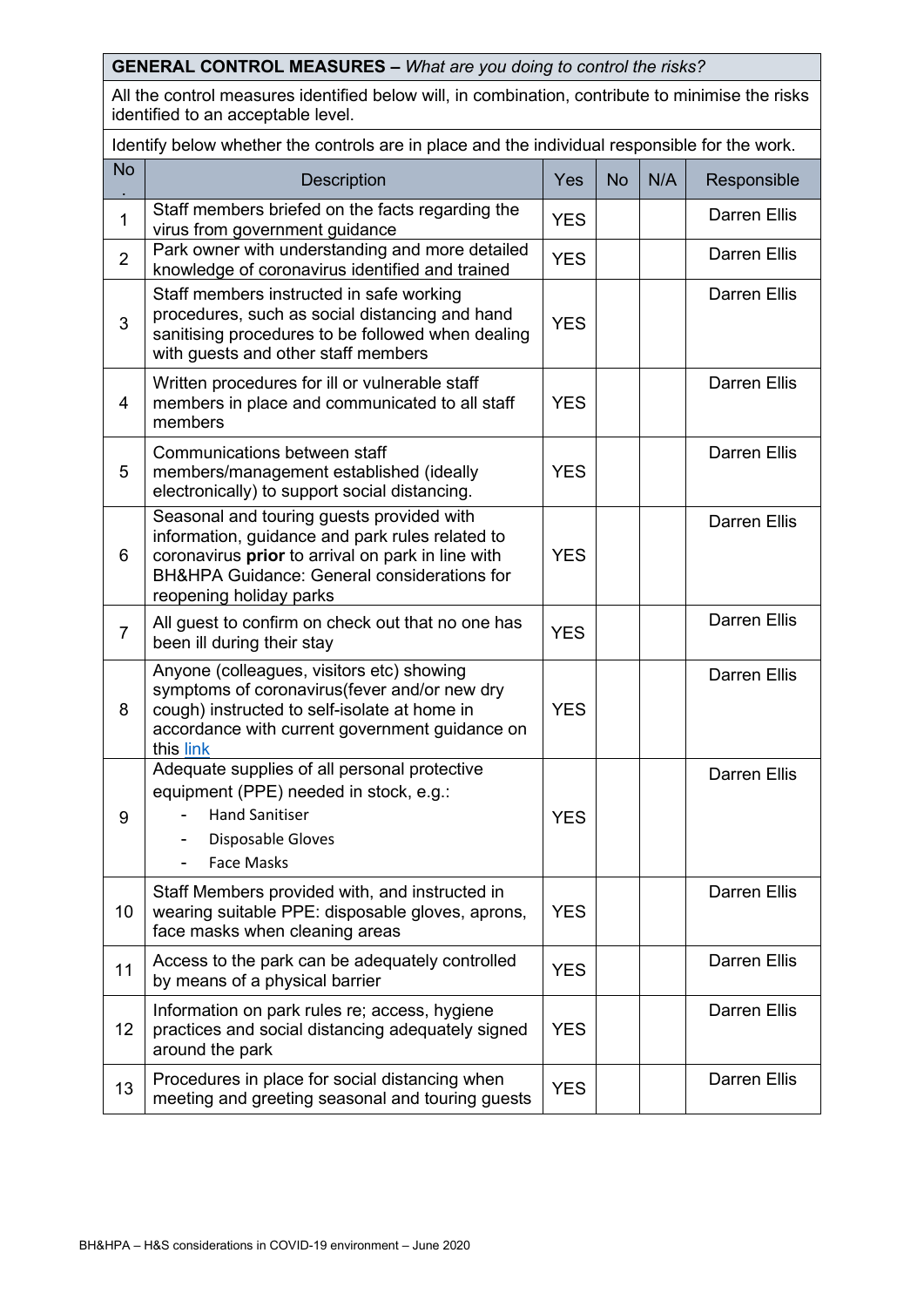**GENERAL CONTROL MEASURES –** *What are you doing to control the risks?*

All the control measures identified below will, in combination, contribute to minimise the risks identified to an acceptable level.

|           | Identify below whether the controls are in place and the individual responsible for the work.                                                                                                                |            |                     |     |                     |  |  |  |
|-----------|--------------------------------------------------------------------------------------------------------------------------------------------------------------------------------------------------------------|------------|---------------------|-----|---------------------|--|--|--|
| <b>No</b> | <b>Description</b>                                                                                                                                                                                           | Yes        | <b>No</b>           | N/A | Responsible         |  |  |  |
| 14        | Any areas of the park that may, when used,<br>compromise the ability to social distance identified<br>and either taken out of use, or, changes made to<br>the way they are used e.g. one person at a time    |            |                     |     | <b>Darren Ellis</b> |  |  |  |
| 15        | Procedures in place detailing what areas on park<br>will be cleaned and the frequency                                                                                                                        | <b>YES</b> |                     |     | <b>Darren Ellis</b> |  |  |  |
| 16        | No social/group activities to be arranged or held<br>on the park. (Social distancing to be maintained at<br>all times makes them impractical)                                                                | <b>YES</b> |                     |     | Darren Ellis        |  |  |  |
| 17        | Schedule in place for checking essential park<br>infrastructure prior to opening including<br><b>YES</b><br>arrangements for electrical and gas safety                                                       |            | <b>Darren Ellis</b> |     |                     |  |  |  |
| 18        | Third parties including contractors and suppliers<br>sign in arranged (including advice to keep a social<br>distance from staff and holiday guests)                                                          | <b>YES</b> |                     |     | <b>Darren Ellis</b> |  |  |  |
| 19        | Customers regularly updated on park measures to<br>best manage the outbreak and the facts regarding<br>coronavirus, from BH&HPA and Government<br>websites                                                   | <b>YES</b> |                     |     | <b>Darren Ellis</b> |  |  |  |
| 20        | Hand washing and/or sanitising facilities in<br>close proximity to entrances to and exits from,<br>buildings and outdoor facilities still in use                                                             | <b>YES</b> |                     |     | <b>Darren Ellis</b> |  |  |  |
| 21        | Staff members who need to have contact with<br>customers and caravan guests (e.g. reception,<br>maintenance) instructed to maintain social<br>distance of at least 2m (or current government<br>instruction) | <b>YES</b> |                     |     | <b>Darren Ellis</b> |  |  |  |
| 22        | Hand washing/sanitising facilities scheduled fro checks<br>to ensure a continuous supply of soap or hand<br>sanitiser of at least 60% and disposable paper towels                                            | <b>YES</b> |                     |     | <b>Darren Ellis</b> |  |  |  |
| 23        | In buildings still used as a workplace, an<br>area/room identified for staff members who<br>become ill whilst at work to be isolated (and call<br>111) Bike Storage Room                                     | <b>YES</b> |                     |     | <b>Darren Ellis</b> |  |  |  |
| 24        | Symptomatic and diagnosed caravan occupants<br>or staff members instructed to completely self-<br>isolate (at their home address)                                                                            | <b>YES</b> |                     |     | <b>Darren Ellis</b> |  |  |  |
| 25        | Adequate number of closed/lidded bins lined with<br>disposable liners available for disposal of tissues<br>and/or paper towels/cloths                                                                        | <b>YES</b> |                     |     | <b>Darren Ellis</b> |  |  |  |
| 26        | Waste from cleaning/decontamination: instruction<br>that it must be double bagged, and staff directed<br>on disposal                                                                                         | <b>YES</b> |                     |     | <b>Darren Ellis</b> |  |  |  |